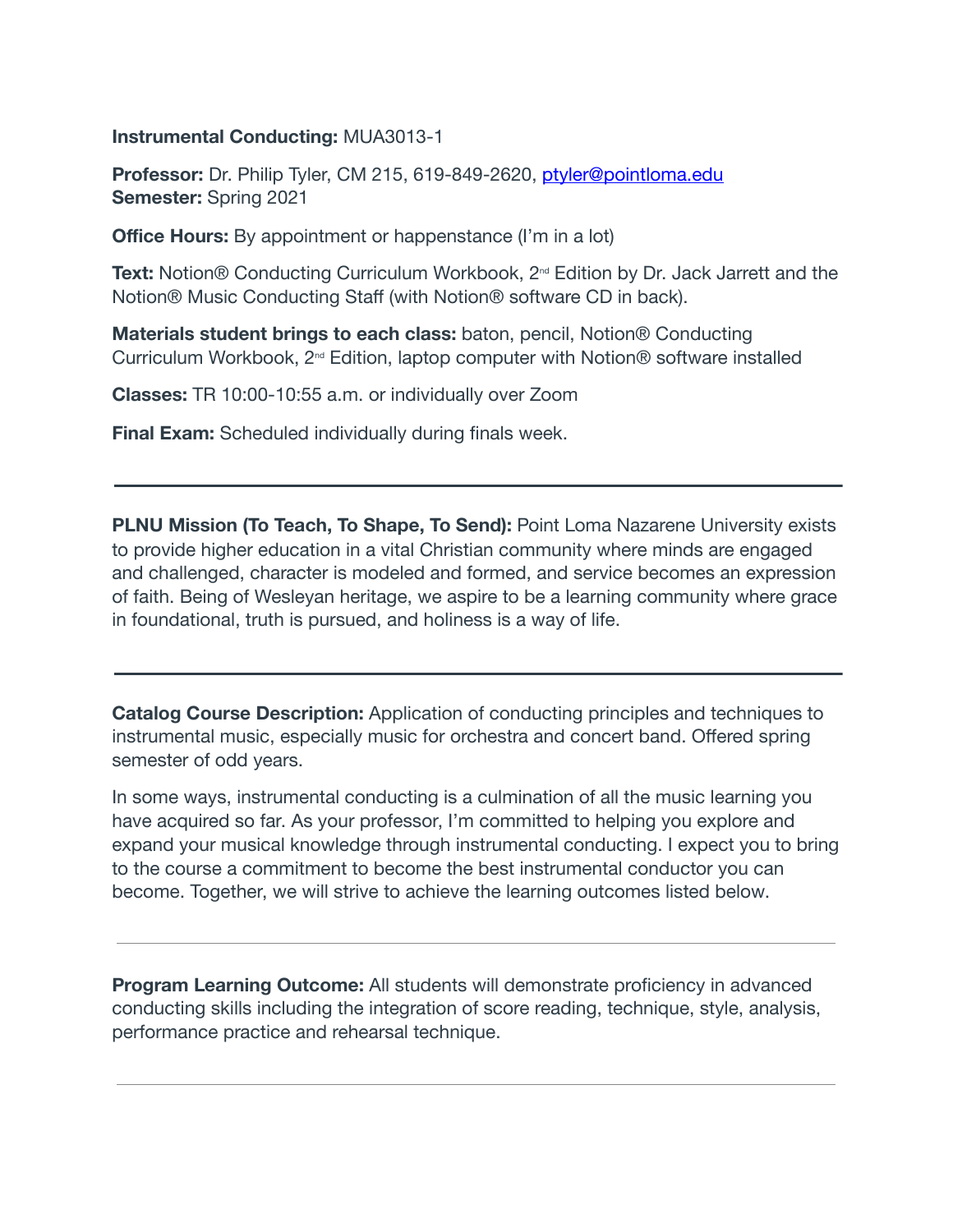## **Student Learning Outcomes:**

To measure your success in achieving the applicable program learning outcome, your learning will be assessed using six criteria. The successful instrumental conducting student:

1. Applies **conducting form**  rudiments to instrumental conducting;

2. Synthesizes acquired knowledge concerning issues peculiar to **instrumental conducting** , such as bowings, score order, ensemble layout, idiomatic issues of various instruments, ensemble literature, etc.;

3. Applies advanced conducting skills using clear **gestural communication**  of conductor's performance intentions;

4. Synthesizes knowledge gained through score reading, study, and analysis by choosing **appropriate gestures** ;

5. Synthesizes acquired knowledge about performance practice by rendering stylistically correct **musical interpretation** ;

6. Evaluates effective **rehearsal techniques**  as a result of instrumental ensemble observation, discussion, and analysis.

# **INCOMPLETES AND LATE ASSIGNMENTS**

All assignments are to be submitted/turned in before they are due—including assignments posted in Canvas. Incompletes will only be assigned in extremely unusual circumstances.

**ATTENDANCE POLICY:** I expect to be at every one of your class appointments, and you should expect to be there as well. The class is structured so that whenever you are not conducting, you are part of the ensemble being conducted. Because of this, the entire class is relying on your presence and participation. Events beyond our control do occur occasionally, in which case prior notification is expected. Missed classes may lead to de-enrollment. See PLNU attendance policy for further details.

## **ACADEMIC ACCOMMODATIONS**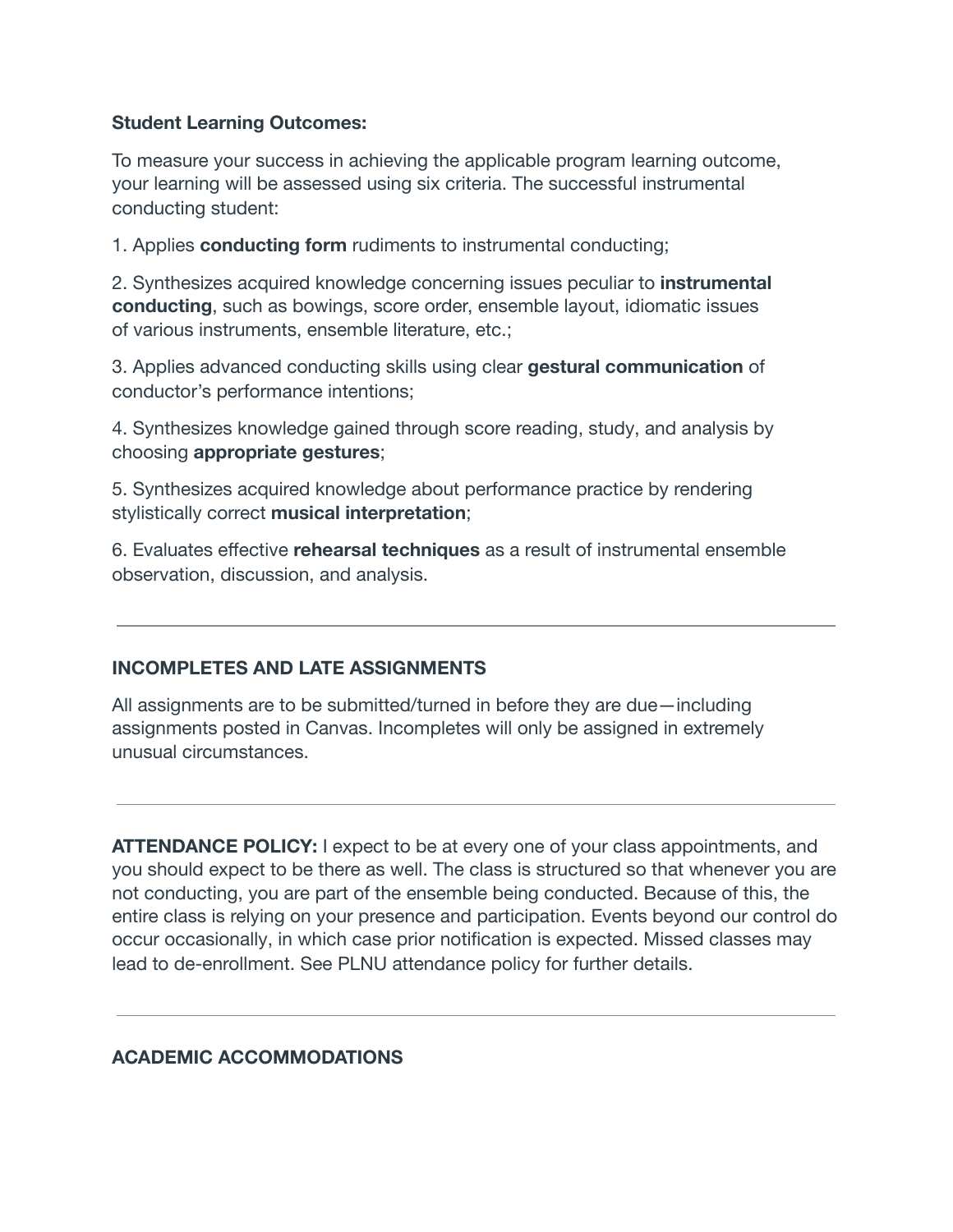While all students are expected to meet the minimum academic standards for completion of this course as established by the instructor, students with disabilities may request academic accommodations. At PLNU, students must request academic accommodations by filing documentation with the  [Disability Resource CenterLinks to](http://www.pointloma.edu/experience/offices/administrative-offices/academic-advising-office/disability-resource-center)  [an external site.](http://www.pointloma.edu/experience/offices/administrative-offices/academic-advising-office/disability-resource-center) (DRC) located in the Bond Academic Center. Once the student files documentation, the Disability Resource Center will contact the student's instructors and provide written recommendations for reasonable and appropriate accommodations to meet the individual needs of the student.

#### **SPIRITUAL CARE**

PLNU strives to be a place where you grow as a whole person. To this end, we provide resources for our students to encounter God and grow in their Christian faith. You'll find faith integration activities throughout this course. In addition, there are resources for your Christian faith journey available on campus.

## **FERPA POLICY**

In compliance with federal law, neither PLNU student ID nor social security number should be used in publicly posted grades or returned sets of assignments without student written permission. This course will meet the federal requirements by posting grades and returning assignments via the Canvas gradebook. Also in compliance with FERPA, you will be the only person given information about your progress in this class unless you have designated others to receive it in the "Information Release" section of the student portal.

**Grading System:** As detailed below in "Earning Points," the student will accumulate points to earn a semester grade. Letter grades are assigned as follow:

|  |                | $A = 94 - 100$ | $C = 74 - 77$  |  |  |  |
|--|----------------|----------------|----------------|--|--|--|
|  | $A = 90 - 93$  |                | $C- = 70 - 73$ |  |  |  |
|  | $B+ = 87 - 90$ |                | $D+ = 67 - 70$ |  |  |  |
|  | $B = 84 - 87$  |                | $D = 64 - 67$  |  |  |  |